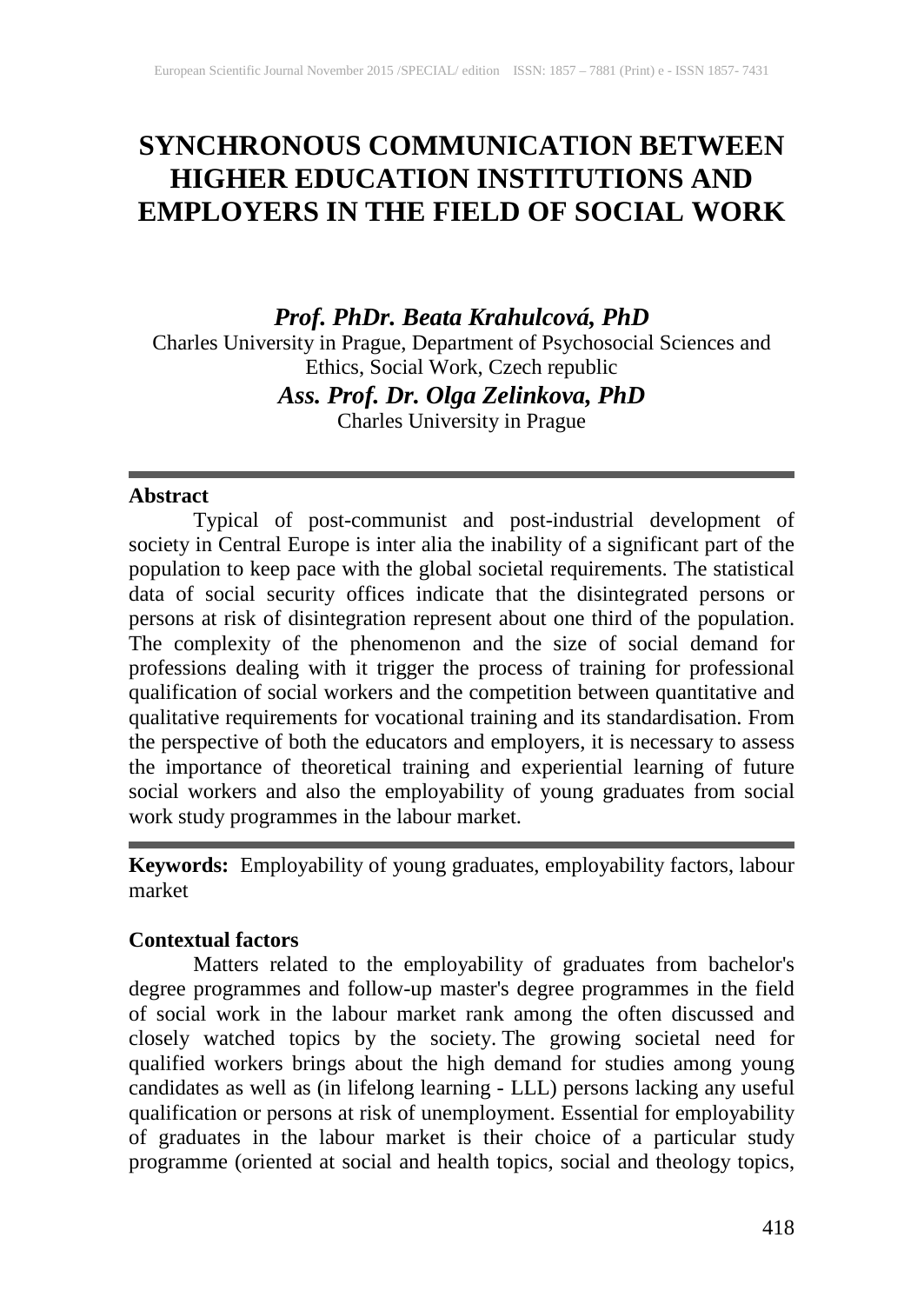or at social work focusing on social policy, or at a related field of study of development and humanitarian work), and also the environmental factors influencing the employability of the graduate in his place of residence, the level of his qualification (tertiary vocational school, bachelor or master degree). From the educators' perspective, also important is the **contact between the student and the potential employers already in the course of his studies, his practical experience and/or also the quality of personal portfolio defended at the state examination?? in social work, such as the preparation for selection procedures in order to get a job**.

• **Social work represents a regulated profession and activities** (in accordance with Directive No. 2005/36/EC)

• Minimum **standards of training for professional qualification** for the fields of study, basis for accreditation of educators, minimum standards for practice and supervision – study outputs are defined, learning journey fully respects the processes of experiential learning, evaluation of outputs from practise is changing

• **Multilayer linkage between theory and practice** in the course of training for professional qualification of social workers – methods of implementation of requirements raised by social practice and development of the field, development of **[www.nsk.cz](http://www.nsk.cz/)** vocational qualification (specialisation) of social care/ social work

• **Contact between the student and potential employers** as early as during the study, his practical experience and/or also the quality of portfolio defended at the state social work examination as a preparation for the process of vocational qualification (National Register of Qualifications - NRQ), as a basis for employability in the labour market for getting and retaining a job, for the sake of education for the future

**Minimum standards of training for professional qualification** quite clearly define the content parameters of the study, which are identical across the educational programmes in the Czech Republic and in the EU Member States and represent the key prerequisite for accreditability of the fields of study. This has been fully confirmed also in interaction with partners under several projects in Scotland, Poland and Slovakia.

# **Methods**

In spite of high societal demand, a certain number of graduates from social care/social work study programmes **fails to find a job, namely 2.7 %** (the data stated by the Charles University - Education Policy Centre for 2014), and additional **unspecified number of graduates fails to find a job matching their level of qualification** or they get a job outside their profession.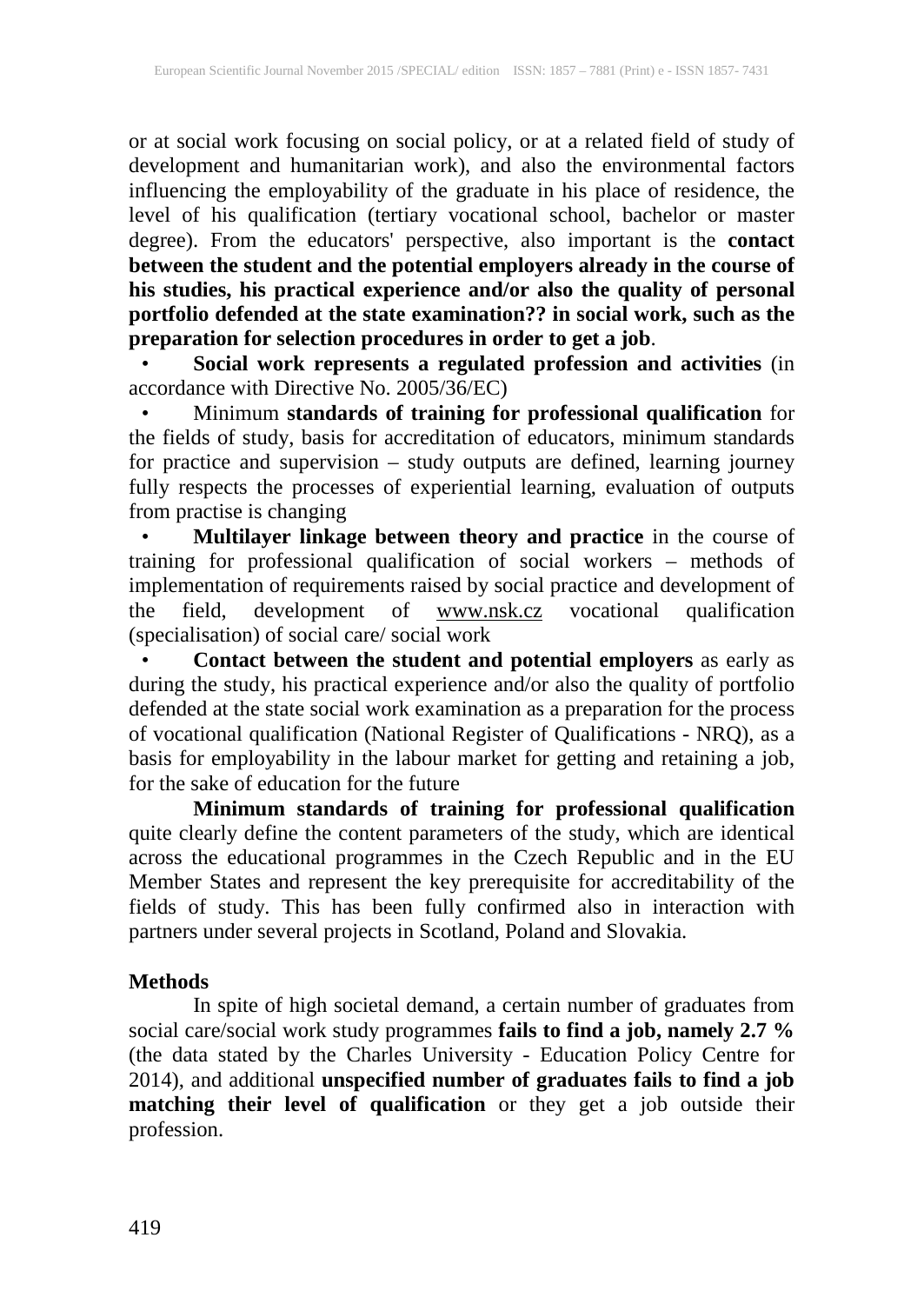The development of social work theory and practice, diversification of labour market needs in this area call for:

**Synchronised communication between educators and employers**,

 Persistent efforts to **update the technical content of taught subjects**,

 **Quality supervision and mentoring of a high volume of filed experience in social work** – approximately 25 - 35 % (tertiary vocational school, bachelor or follow-up master degree) of the volume of practical training in the field

 $\triangleright$  Last but not least, educating the mentors and offering them training courses within the system of **lifelong learning – or in the form of the so called social clinics**.

Partnership as a factor increasing the chances of graduates to get employed in the labour market in the area of social work. A number of projects is being developed both by schools and employers to support the partnership between schools and employers. The educators, however, have to make do with a limited number of suitable partners in the commercial sphere, whereas the companies on the other hand prefer to target their recruitment activities at a fairly narrow segment of the fields.

For educators in the field of social care the following is proved to be crucial

To create the **Portal of systematized practice,** 

Necessity to **synchronise communication with employers**,

 To exert consistent efforts in order **to update the technical content of taught subjects**,

 To perform **quality supervision and mentoring of a high volume of field experience in social work.**

In this context it appears necessary, due to high degree of diversification of work positions and client groups in social practice, to focus on **modelling of career pathways of graduates in the field of social care,**  namely already **in the course of the study, to guide the students through self-experiential training and subsequently through higher-education counselling support oriented at career counselling.**

**Building bridges between theory and practice. Cooperation in projects**. **Safe labour mobility**. **Anticipated consequences of application of the drafted Act on social workers and professional chamber.** To initiate projects coordinated at the national level, such as the Continuing Education Fund project called "Placements at Companies – Learning through Practice" ("Stáže ve firmách – vzdělávání praxí"), to support its sustainability. Unfortunately, its funding by the European Social Fund often leads to a time-limited or purposeful involvement also of those companies which do not really consider the balanced partnership with students and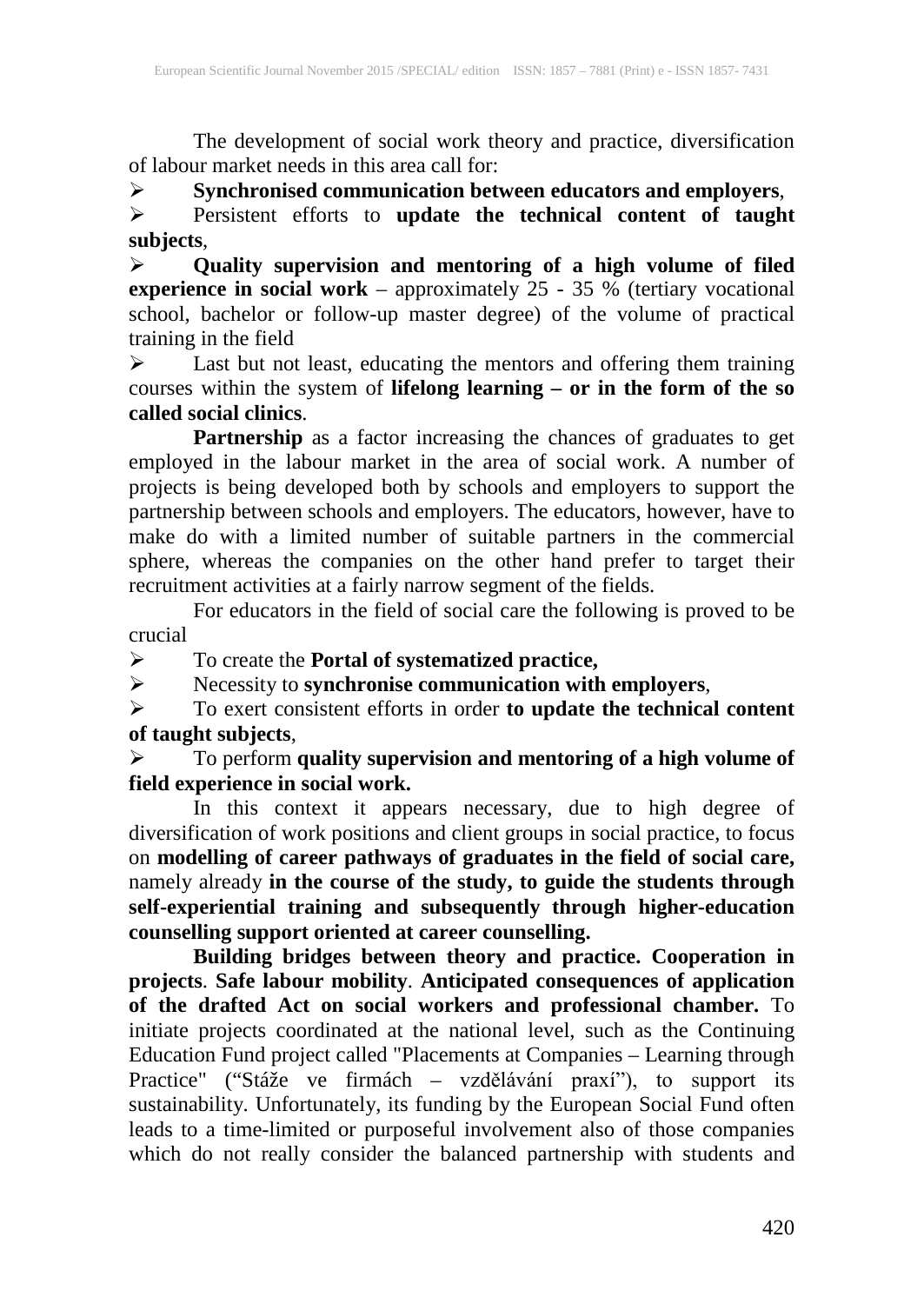especially the subsequent use of their work. Therefore, also the unique project **Meet the Companies (Seznamka s firmami)** shall be mentioned, implemented by the Ingenio et Arti accredited education centre. The principle of the "dating agency" is more important than the immediate economic impact, namely that no branch is unattractive and no company too small. The project does not primarily seek to place the interns, but rather to establish a partnership between the student and the company that can be initiated through the commonly defined topic of the thesis or through the project defended at the state examination. The Meet the Companies project was recently officially released on [www.bakalarkavpraxi.cz.](http://www.bakalarkavpraxi.cz/) In order to achieve its purpose, a representative sample of students shall be collected within a reasonably short period of time who are interested in elaborating the bachelor's or master's thesis for a specific company partner.

Another, highly appreciated form of cooperation between the educators and employers are job fairs, career preparation of students and young graduates by the respective practitioners, presentation of career information.

#### **Results**

Below you will find some of the results of the probe into conditions, process and efficiency of employability of graduates from bachelor (National Register of Occupations 6) and master (National Register of Occupations 7) Social work study programmes, and opinions of graduates, educator and employers:

The survey of the process of preparation (training), preparedness and employability of graduates from social work study programmes as perceived by them, by the educators and by the employers was conducted in the period from January to December 2014 among the total of 120 students of the Charles University, among the total of 20 contracted registered providers of student's practical training and placements (the data was collected during the Job Fair in the field of social work, held at the Charles University), among the academia providing education in the "Social and charity work" field of study (The Hussite Theological Faculty of the Charles University, The Protestant Theological Faculty of the Charles University, The Faculty of Arts of the Charles University, in total among 20 members of academia). Altogether 160 respondents have been approached and the survey and assessment of results were done by the author of the probe and the paper.

**NRQ/7 Opinion on one's own competences to perform the specialisation of a social worker** in accordance with the drafted Act on social workers and professional chamber and with the National Register of Qualifications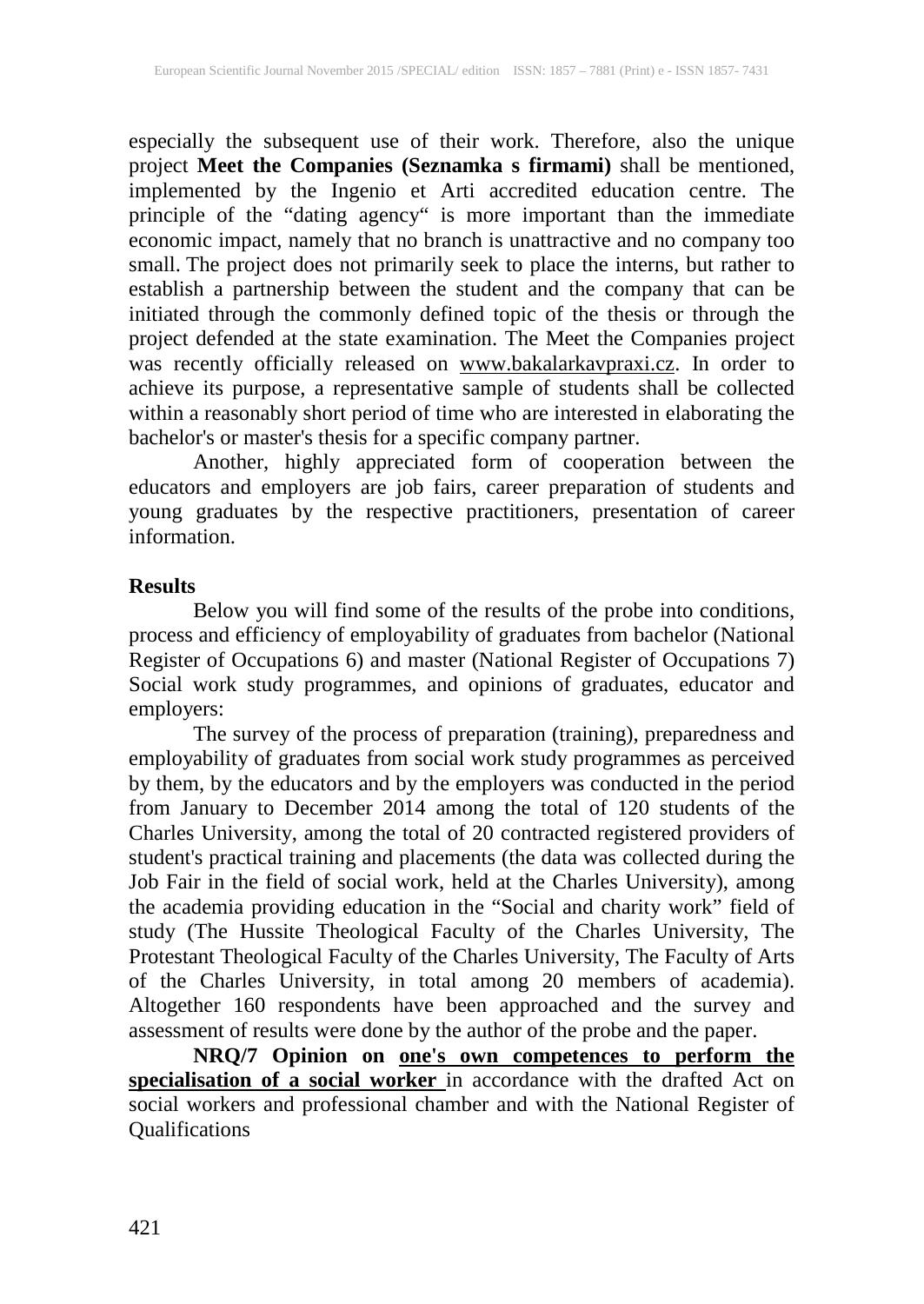Self-reflection of the graduates from social work study programmes: **liaison officer in social services - specialist, advisor in social services specialist, resocialisation worker - specialist, social worker - specialist.**

To what extent do I understand  $(4)$  the professional specialisation/qualification (**on a scale of 1-5**)

• To what extent do I feel professionally prepared by school and practice (3.5)

To what extent does the social practice need specialisation – employability of respective specialisation/qualification (3.5)





The response to question concerning the understanding of specialisation/qualification was 4 on average, and the response to both the questions whether I feel prepared and the question concerning the employability of the specialisation/qualification was 3.5

**Performance of specialised liaison activities**



The respondents gave the following answers to the question regarding the **expert knowledge**: What is my knowledge (coefficient 3), To what extent do I use the knowledge (coefficient 3.5), What knowledge is required by the client group (3.5), To what extent is my knowledge necessary and compatible with the structure of provided social services (4)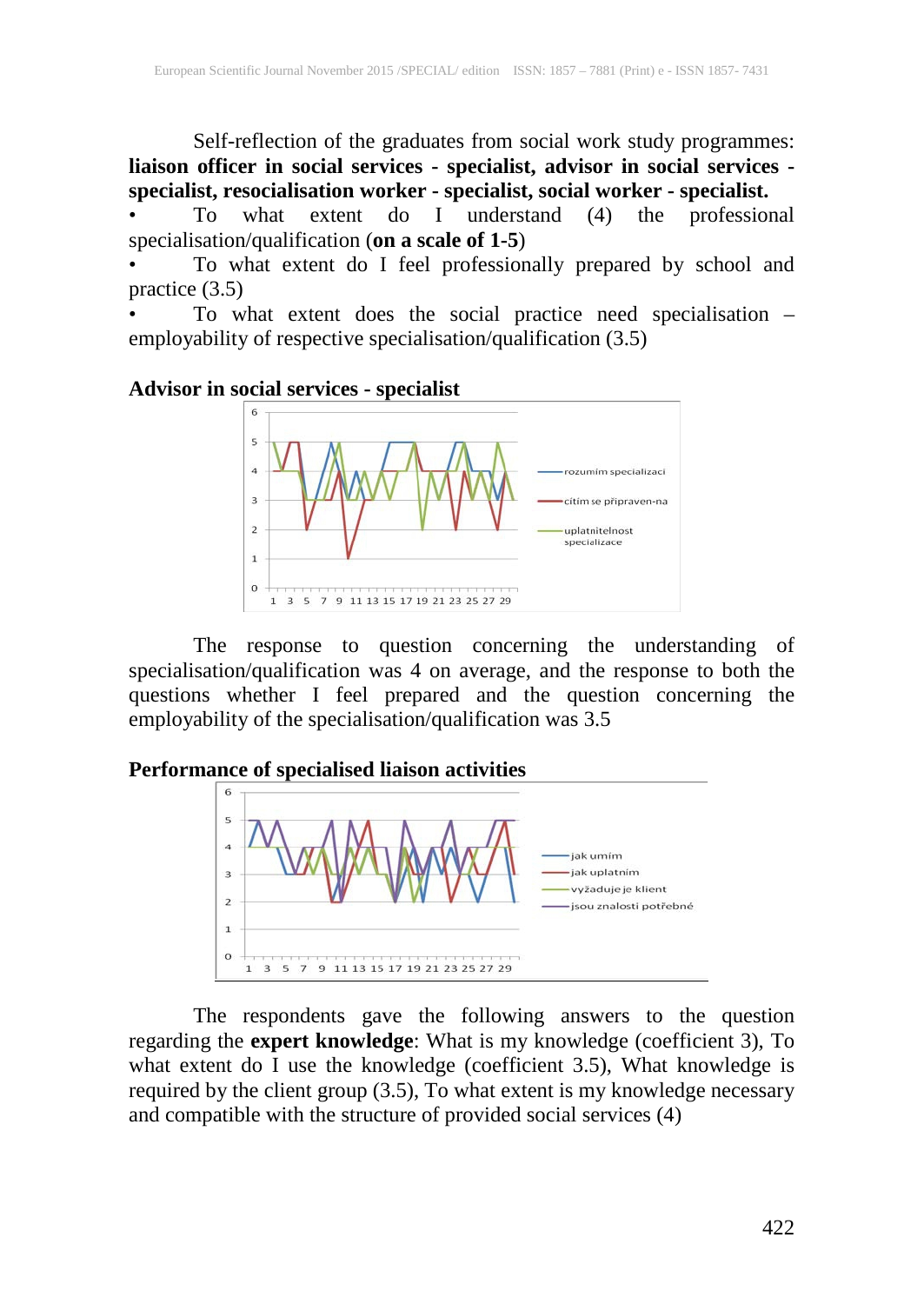

Assessment of **expert skills:** I have the experience and the skills to provide independently resocialisation and social therapy (coefficient 3), I have practical knowledge to establish contacts, to investigate, to provide counselling and to represent (3), I am employable as a professional in the social and legal area, in state administration and local government (3) (**continuous process of legislative amendments)**

**A probe into the conditions, process and efficiency of employability of graduates from bachelor Social work study programmes (NRO 6), opinions of graduates, educators and employers**

**Employers** presented their opinion on expert knowledge of young graduates – the aim was to map their opinion on expertise, skills and competences of graduates from social care study programmes:

The graduate is familiar with the rules, legislation, procedures...

The graduate has theoretical knowledge to perform social work in individual areas of social care…

The graduate is employable as a professional in the social field.

*The respondents were asked to circle one of the answers on the scale: 1 definitely not/ 2 rather not/ 3 I do not know / 4 rather yes/ 5 definitely yes*

**Procedures for identifying citizens in unfavourable social situation, analyses of their needs, and the ways of acting in respective communities**

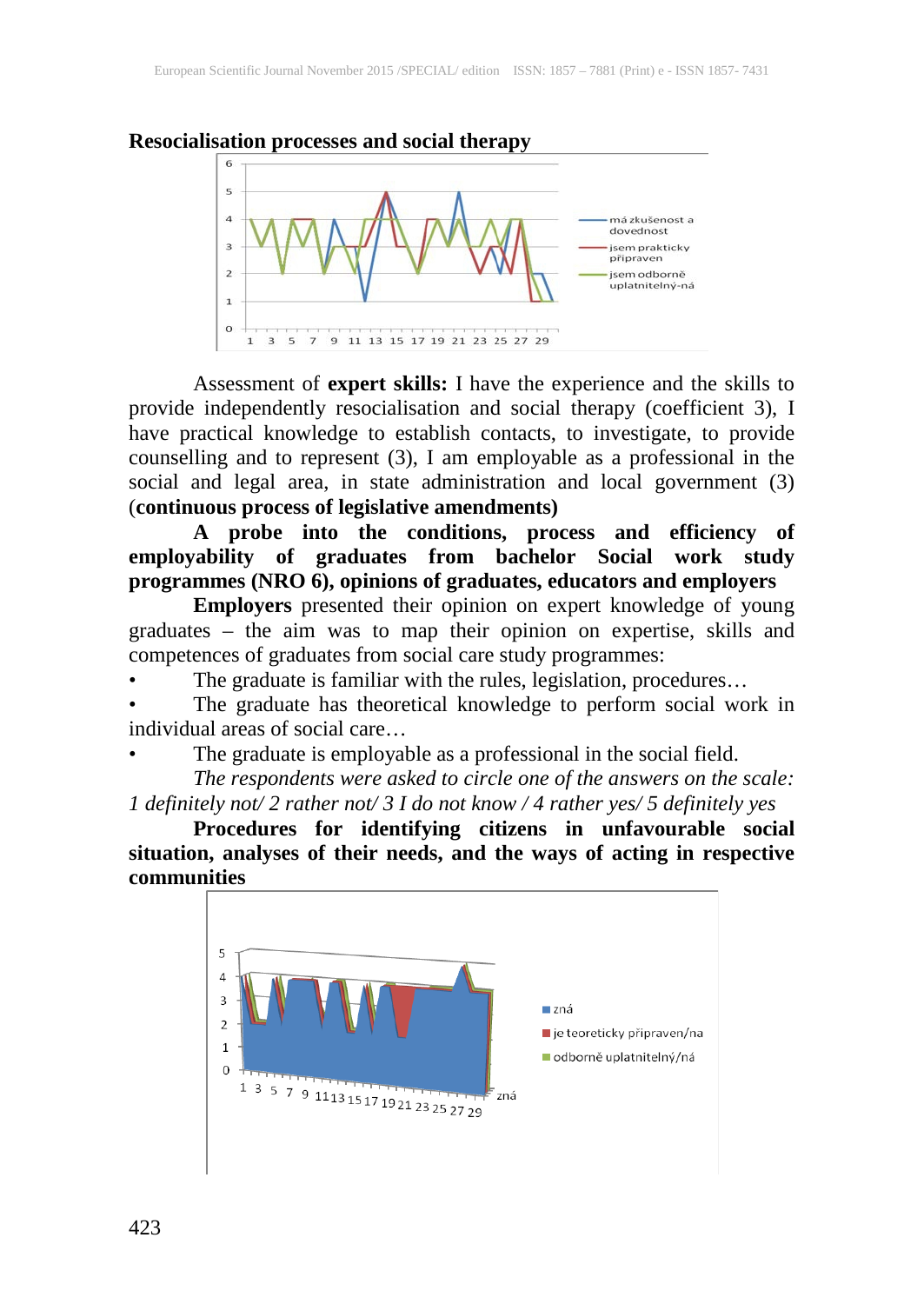The interviewed employers of young graduates responded as follows: The graduate is familiar – average coefficient 3.4, The graduate has theoretical knowledge - 3.5, The graduate is employable as a professional - 3.2

### **Minor shortcomings in teaching concerning certain practical experience, skills, way of thinking**

**Kolb's experiential learning cycle during the placement** – (1) Concrete experience – own activity, the student visits the client, **the student is feeling**,

(2) Reflective observation – the mentor discusses the experience of the student or the student himself reflects the course of the visit, where he succeeded and where he failed, **the student is watching**, (3) Abstract conceptualisation – drawing general conclusions, based on the experience with the visit the student makes general conclusions, he links the concrete experience with the theory, he lays foundations for the next visit, which procedures would be fitting or which would not be fitting, he develops a plan of changes to be tested in the next activity, **the student is thinking**,

(4) Active experimentation – the student develops and tests the new plan for a visit at the client, he tries new alternative procedures during the visit, which constitutes a starting point for new concrete experience and the whole cycle starts again **– the student is doing.**



<sup>@</sup> corport david level, adaptation and decime also obanyon 2005-06, based on Kob's leaveing styles, 1984. Not to be sold or published. More free online training resources are a ww.businessballs.com. Sole risk with use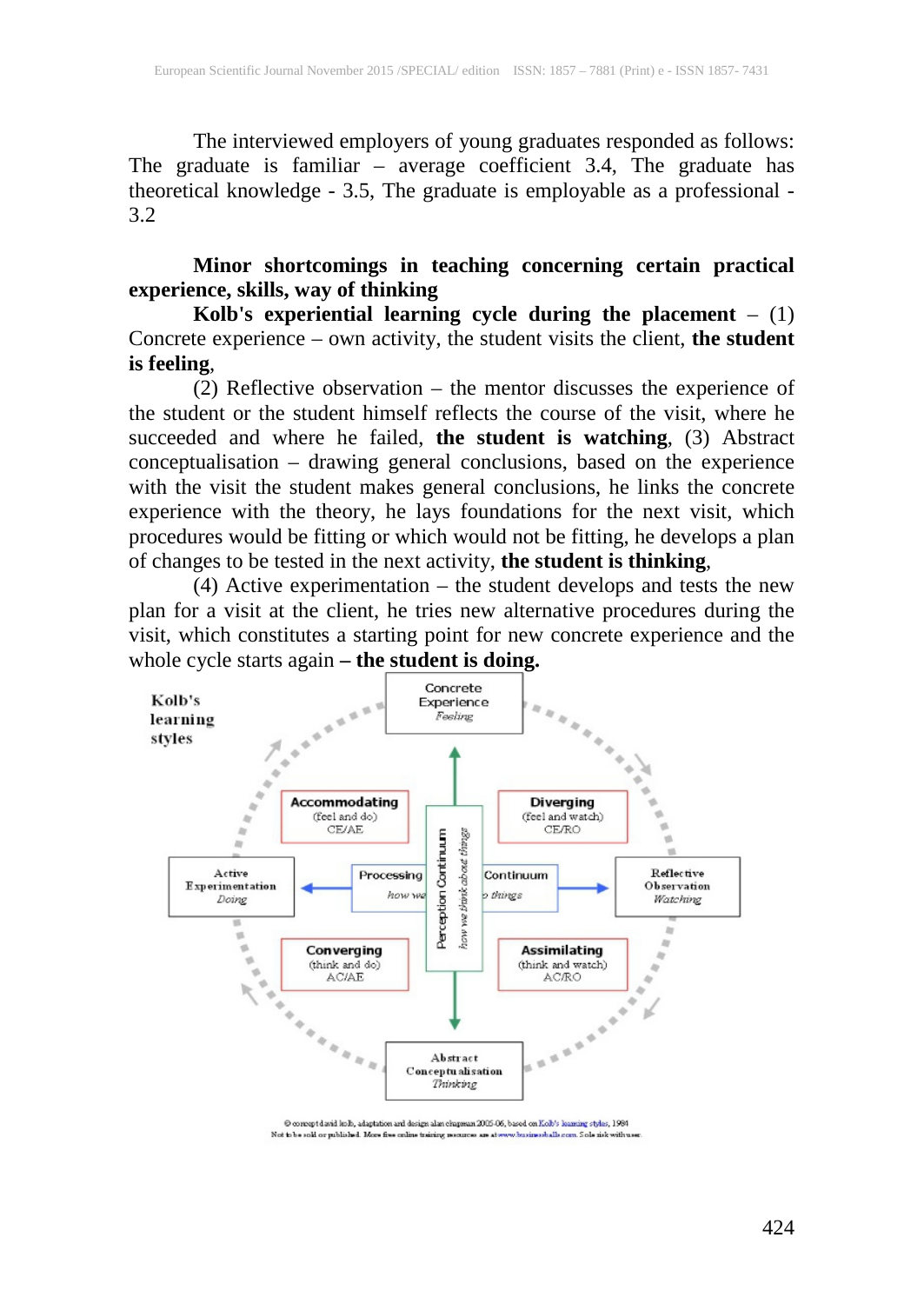Experiential learning is effective if all 4 methods of learning are gradually used in the process of learning. The student can start at any stage, but the sequence of stages shall be observed. It is not the mentor, but the student who arrives at conclusions and draws general conclusions. The assessment was done with the use of the Kolb's learning styles inventory.

### **Conclusion**

 To provide **comprehensive knowledge and skills** in social care fields of study

 $\triangleright$  To strengthen the positive impacts of structured and consistently applied practice – the principle that **the students are learning what they are doing** (to encourage experimental learning, common learning, hierarchical learning)

 $\triangleright$  To create other ways of education which enable the students to apply in practice what they learn

 To focus on **innovating the ways of assessment** and on verifying whether the applied knowledge and skills of students correspond with the target learning outputs defined in accredited fields of study and subjects

 $\triangleright$  To improve the level of acquired knowledge and skills of students, and thus also the **quality and competitiveness of graduates**

Social work has had a long tradition. Social work of some form has been present throughout the history of mankind, but as a branch of human activity, a field of study and a regulated profession it has markedly shifted from its charity forms prevailing in 1800s to the current concept of an expert worker, through gradual **standardisation of social services** and **their establishment in the social order.**<br>A social worker is a professional who avails of the relevant

A social worker is a professional who avails of the relevant knowledge and responds in his work to the actual situation of the persons, his clients. Day by day he works with the consequences of poverty, diverse social dysfunctions, consequences of social disintegration of persons. In order for him to be able to work effectively, the educators shall very **precisely determine the volume and level of theoretical training and controlled and supervised acquisition of experience from social practice**. In spite of that **the lifelong learning of social workers** is crucial, namely for the sake of their long-term employability in the labour market.

Moreover, if top quality social work is to be delivered, it will be necessary to **support the professional status** of social workers in every possible way and the generally improve the social prestige of the area of social work. Social workers nowadays face strong dilemmas they have never faced before in Central Europe.